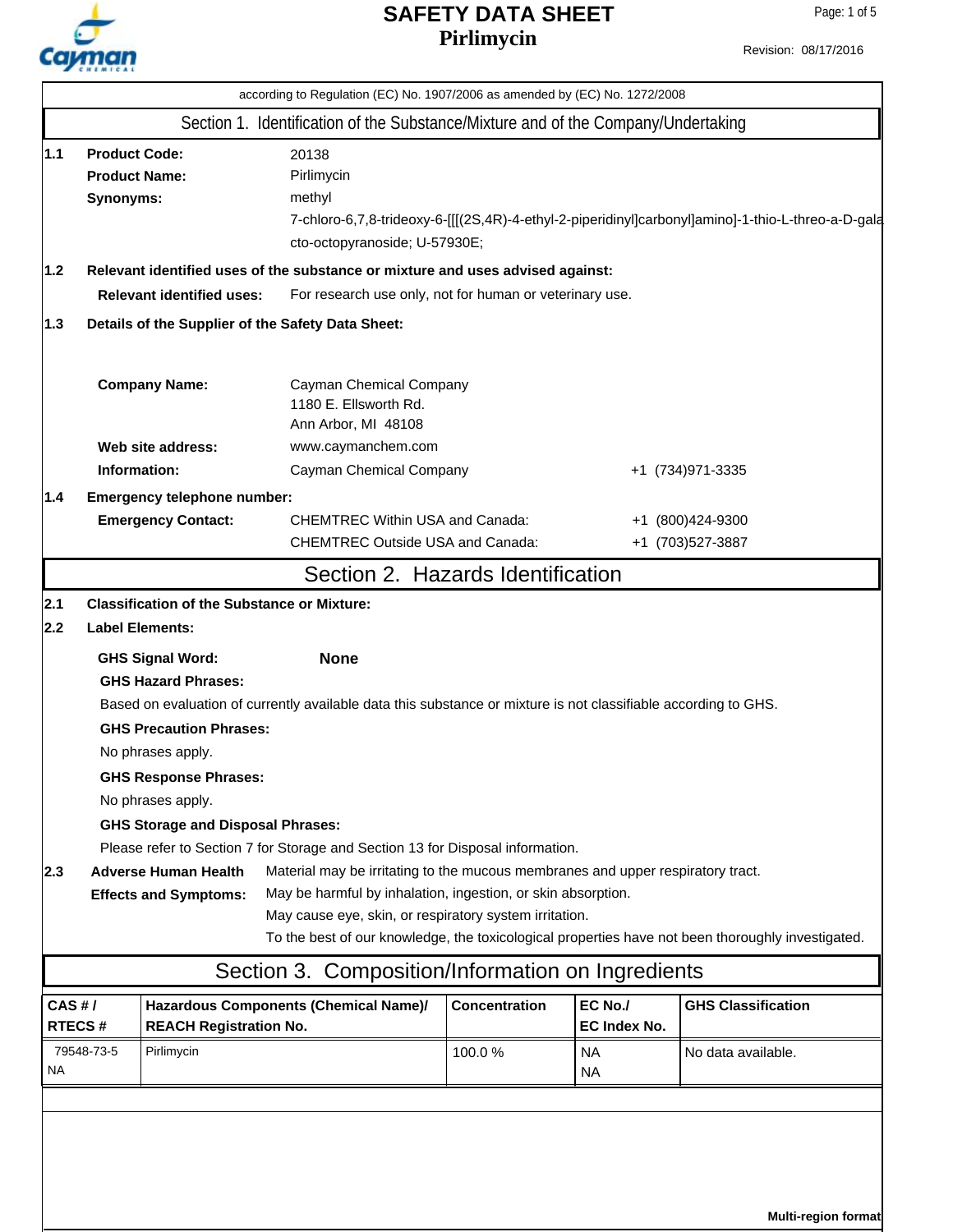

Revision: 08/17/2016

|      |                                                                                                                    |                                |                                                                   | Section 4. First Aid Measures                                                                                                                                                                               |                  |               |
|------|--------------------------------------------------------------------------------------------------------------------|--------------------------------|-------------------------------------------------------------------|-------------------------------------------------------------------------------------------------------------------------------------------------------------------------------------------------------------|------------------|---------------|
| 4.1  | <b>Description of First Aid</b>                                                                                    |                                |                                                                   |                                                                                                                                                                                                             |                  |               |
|      | <b>Measures:</b>                                                                                                   |                                |                                                                   |                                                                                                                                                                                                             |                  |               |
|      |                                                                                                                    | In Case of Inhalation:         | Get immediate medical attention.                                  | Remove to fresh air. If not breathing, give artificial respiration or give oxygen by trained personnel.                                                                                                     |                  |               |
|      |                                                                                                                    |                                |                                                                   | In Case of Skin Contact: Immediately wash skin with soap and plenty of water for at least 15 minutes. Remove contaminated<br>clothing. Get medical attention if symptoms occur. Wash clothing before reuse. |                  |               |
|      |                                                                                                                    | In Case of Eye Contact:        | and tested by medical personnel.                                  | Hold eyelids apart and flush eyes with plenty of water for at least 15 minutes. Have eyes examined                                                                                                          |                  |               |
|      |                                                                                                                    | In Case of Ingestion:          | medical personnel.                                                | Wash out mouth with water provided person is conscious. Never give anything by mouth to an<br>unconscious person. Get medical attention. Do NOT induce vomiting unless directed to do so by                 |                  |               |
|      |                                                                                                                    |                                |                                                                   | Section 5. Fire Fighting Measures                                                                                                                                                                           |                  |               |
| 5.1  |                                                                                                                    | <b>Suitable Extinguishing</b>  |                                                                   | Use alcohol-resistant foam, carbon dioxide, water, or dry chemical spray.                                                                                                                                   |                  |               |
|      | Media:                                                                                                             |                                |                                                                   | Use water spray to cool fire-exposed containers.                                                                                                                                                            |                  |               |
|      |                                                                                                                    |                                | Unsuitable Extinguishing A solid water stream may be inefficient. |                                                                                                                                                                                                             |                  |               |
|      | Media:                                                                                                             |                                |                                                                   |                                                                                                                                                                                                             |                  |               |
| 5.2  |                                                                                                                    |                                | Flammable Properties and No data available.                       |                                                                                                                                                                                                             |                  |               |
|      | Hazards:                                                                                                           |                                | No data available.                                                |                                                                                                                                                                                                             |                  |               |
|      |                                                                                                                    |                                |                                                                   |                                                                                                                                                                                                             |                  |               |
|      | Flash Pt:                                                                                                          |                                | No data.                                                          |                                                                                                                                                                                                             |                  |               |
|      |                                                                                                                    | <b>Explosive Limits:</b>       | LEL: No data.                                                     | UEL: No data.                                                                                                                                                                                               |                  |               |
|      | <b>Autoignition Pt:</b>                                                                                            |                                | No data.                                                          |                                                                                                                                                                                                             |                  |               |
| 5.3  |                                                                                                                    |                                |                                                                   | Fire Fighting Instructions: As in any fire, wear self-contained breathing apparatus pressure-demand (NIOSH approved or<br>equivalent), and full protective gear to prevent contact with skin and eyes.      |                  |               |
|      |                                                                                                                    |                                |                                                                   | Section 6. Accidental Release Measures                                                                                                                                                                      |                  |               |
| 6.1  |                                                                                                                    | <b>Protective Precautions,</b> |                                                                   | Avoid raising and breathing dust, and provide adequate ventilation.                                                                                                                                         |                  |               |
|      |                                                                                                                    |                                |                                                                   | Protective Equipment and As conditions warrant, wear a NIOSH approved self-contained breathing apparatus, or respirator,                                                                                    |                  |               |
|      |                                                                                                                    | <b>Emergency Procedures:</b>   |                                                                   | and appropriate personal protection (rubber boots, safety goggles, and heavy rubber gloves).                                                                                                                |                  |               |
| 6.2  | <b>Environmental</b><br><b>Precautions:</b>                                                                        |                                |                                                                   | Take steps to avoid release into the environment, if safe to do so.                                                                                                                                         |                  |               |
| 6.3  | Methods and Material For Contain spill and collect, as appropriate.                                                |                                |                                                                   |                                                                                                                                                                                                             |                  |               |
|      | Containment and Cleaning Transfer to a chemical waste container for disposal in accordance with local regulations. |                                |                                                                   |                                                                                                                                                                                                             |                  |               |
|      | Up:                                                                                                                |                                |                                                                   |                                                                                                                                                                                                             |                  |               |
|      |                                                                                                                    |                                |                                                                   | Section 7. Handling and Storage                                                                                                                                                                             |                  |               |
| 7.1  |                                                                                                                    |                                |                                                                   | Precautions To Be Taken Avoid breathing dust/fume/gas/mist/vapours/spray.                                                                                                                                   |                  |               |
|      | Avoid prolonged or repeated exposure.<br>in Handling:                                                              |                                |                                                                   |                                                                                                                                                                                                             |                  |               |
| 7.2  |                                                                                                                    |                                | Precautions To Be Taken Keep container tightly closed.            |                                                                                                                                                                                                             |                  |               |
|      | in Storing:                                                                                                        |                                |                                                                   | Store in accordance with information listed on the product insert.                                                                                                                                          |                  |               |
|      |                                                                                                                    |                                |                                                                   | Section 8. Exposure Controls/Personal Protection                                                                                                                                                            |                  |               |
| 8.1  |                                                                                                                    | <b>Exposure Parameters:</b>    |                                                                   |                                                                                                                                                                                                             |                  |               |
| CAS# |                                                                                                                    | <b>Partial Chemical Name</b>   |                                                                   | <b>Britain EH40</b>                                                                                                                                                                                         | <b>France VL</b> | <b>Europe</b> |
|      | 79548-73-5                                                                                                         | Pirlimycin                     |                                                                   | No data.                                                                                                                                                                                                    | No data.         | No data.      |
|      |                                                                                                                    |                                |                                                                   |                                                                                                                                                                                                             |                  |               |

**Multi-region format**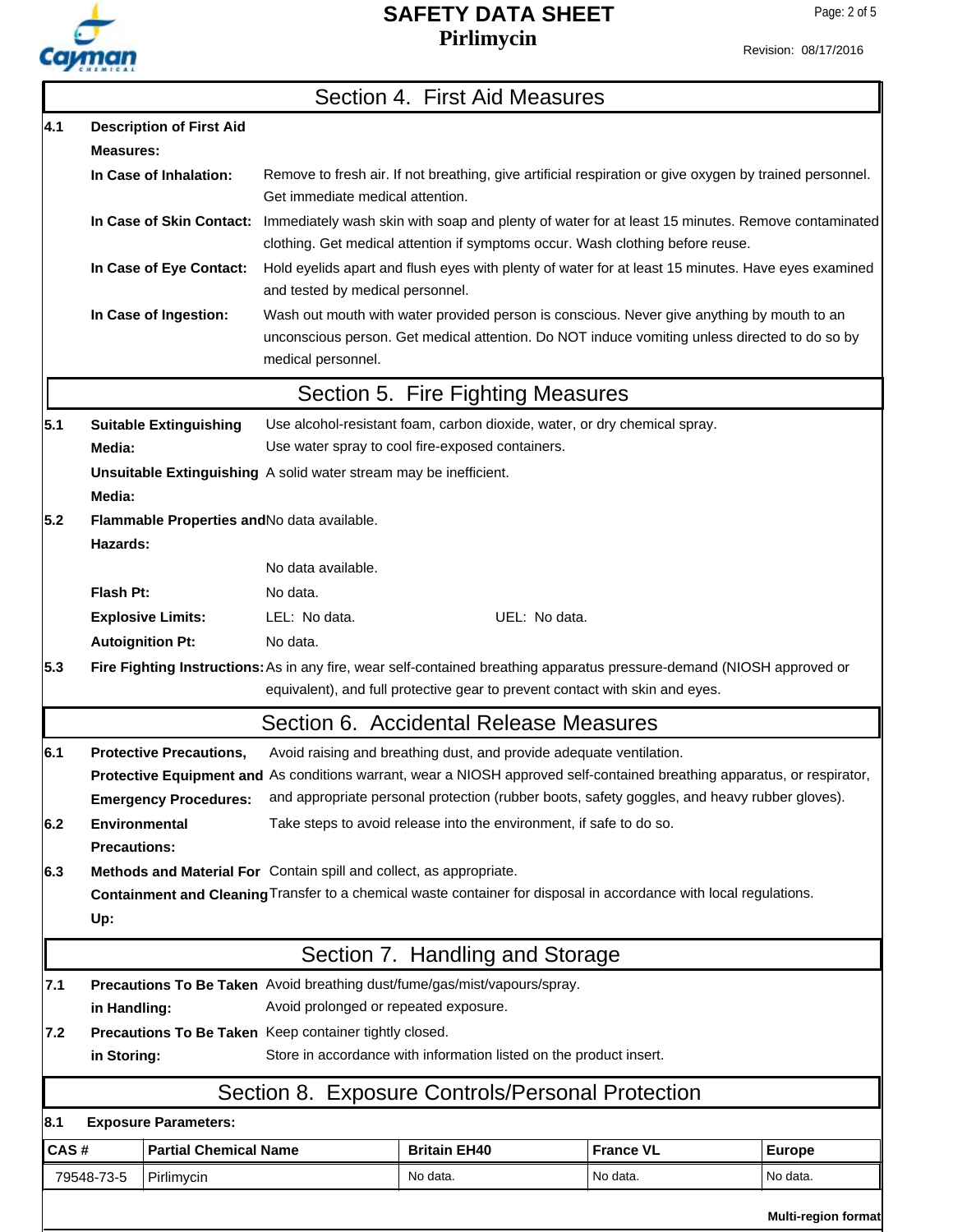

Revision: 08/17/2016

| CAS#                                      |                                                                                                                                     | <b>Partial Chemical Name</b>                      |                                                              | <b>OSHA TWA</b>                                                                                       |           | <b>ACGIH TWA</b>                                                              | <b>Other Limits</b>        |  |  |
|-------------------------------------------|-------------------------------------------------------------------------------------------------------------------------------------|---------------------------------------------------|--------------------------------------------------------------|-------------------------------------------------------------------------------------------------------|-----------|-------------------------------------------------------------------------------|----------------------------|--|--|
|                                           | 79548-73-5                                                                                                                          | Pirlimycin                                        |                                                              | No data.                                                                                              |           | No data.                                                                      | No data.                   |  |  |
| 8.2                                       |                                                                                                                                     | <b>Exposure Controls:</b>                         |                                                              |                                                                                                       |           |                                                                               |                            |  |  |
| 8.2.1                                     | <b>Engineering Controls</b><br>Use process enclosures, local exhaust ventilation, or other engineering controls to control airborne |                                                   |                                                              |                                                                                                       |           |                                                                               |                            |  |  |
|                                           | levels below recommended exposure limits.<br>(Ventilation etc.):                                                                    |                                                   |                                                              |                                                                                                       |           |                                                                               |                            |  |  |
| 8.2.2                                     | <b>Personal protection equipment:</b>                                                                                               |                                                   |                                                              |                                                                                                       |           |                                                                               |                            |  |  |
|                                           | <b>Eye Protection:</b>                                                                                                              |                                                   | Safety glasses                                               |                                                                                                       |           |                                                                               |                            |  |  |
|                                           |                                                                                                                                     | <b>Protective Gloves:</b>                         | Compatible chemical-resistant gloves                         |                                                                                                       |           |                                                                               |                            |  |  |
|                                           |                                                                                                                                     | Other Protective Clothing: Lab coat               |                                                              |                                                                                                       |           |                                                                               |                            |  |  |
|                                           |                                                                                                                                     | <b>Respiratory Equipment</b>                      | NIOSH approved respirator, as conditions warrant.            |                                                                                                       |           |                                                                               |                            |  |  |
|                                           | (Specify Type):                                                                                                                     |                                                   |                                                              |                                                                                                       |           |                                                                               |                            |  |  |
|                                           |                                                                                                                                     |                                                   | Work/Hygienic/Maintenan Do not take internally.              |                                                                                                       |           |                                                                               |                            |  |  |
|                                           | ce Practices:                                                                                                                       |                                                   |                                                              | Facilities storing or utilizing this material should be equipped with an eyewash and a safety shower. |           |                                                                               |                            |  |  |
|                                           |                                                                                                                                     |                                                   | Wash thoroughly after handling.                              |                                                                                                       |           |                                                                               |                            |  |  |
|                                           |                                                                                                                                     |                                                   | No data available.                                           |                                                                                                       |           |                                                                               |                            |  |  |
|                                           |                                                                                                                                     |                                                   | Section 9. Physical and Chemical Properties                  |                                                                                                       |           |                                                                               |                            |  |  |
| 9.1                                       |                                                                                                                                     |                                                   | <b>Information on Basic Physical and Chemical Properties</b> |                                                                                                       |           |                                                                               |                            |  |  |
|                                           |                                                                                                                                     | <b>Physical States:</b>                           | [ ] Gas                                                      | [ ] Liquid                                                                                            | [X] Solid |                                                                               |                            |  |  |
|                                           |                                                                                                                                     | <b>Appearance and Odor:</b>                       | A solid                                                      |                                                                                                       |           |                                                                               |                            |  |  |
|                                           | <b>Melting Point:</b>                                                                                                               |                                                   | No data.                                                     |                                                                                                       |           |                                                                               |                            |  |  |
|                                           | <b>Boiling Point:</b>                                                                                                               |                                                   | No data.                                                     |                                                                                                       |           |                                                                               |                            |  |  |
|                                           | Flash Pt:                                                                                                                           |                                                   | No data.                                                     |                                                                                                       |           |                                                                               |                            |  |  |
|                                           |                                                                                                                                     | <b>Evaporation Rate:</b>                          | No data.                                                     |                                                                                                       |           |                                                                               |                            |  |  |
|                                           |                                                                                                                                     | Flammability (solid, gas):                        | No data available.                                           |                                                                                                       |           |                                                                               |                            |  |  |
|                                           |                                                                                                                                     | <b>Explosive Limits:</b>                          | LEL: No data.                                                |                                                                                                       |           | UEL: No data.                                                                 |                            |  |  |
| Vapor Pressure (vs. Air or mm<br>No data. |                                                                                                                                     |                                                   |                                                              |                                                                                                       |           |                                                                               |                            |  |  |
|                                           | Hg):                                                                                                                                |                                                   |                                                              |                                                                                                       |           |                                                                               |                            |  |  |
|                                           |                                                                                                                                     | Vapor Density (vs. Air = 1):                      |                                                              | No data.<br>No data.<br>No data.                                                                      |           |                                                                               |                            |  |  |
|                                           |                                                                                                                                     | Specific Gravity (Water = 1):                     |                                                              |                                                                                                       |           |                                                                               |                            |  |  |
|                                           | <b>Solubility in Water:</b><br><b>Solubility Notes:</b>                                                                             |                                                   |                                                              | Soluble in: EtOH; MeOH; DMSO; DMF; water;                                                             |           |                                                                               |                            |  |  |
|                                           |                                                                                                                                     |                                                   | No data.                                                     |                                                                                                       |           |                                                                               |                            |  |  |
|                                           |                                                                                                                                     | <b>Autoignition Pt:</b>                           |                                                              |                                                                                                       |           |                                                                               |                            |  |  |
| 9.2                                       |                                                                                                                                     | <b>Other Information</b>                          |                                                              |                                                                                                       |           |                                                                               |                            |  |  |
|                                           |                                                                                                                                     | <b>Percent Volatile:</b>                          | No data.                                                     |                                                                                                       |           |                                                                               |                            |  |  |
|                                           |                                                                                                                                     | <b>Molecular Formula &amp; Weight:</b>            | C17H31CIN2O5S                                                | 411.0                                                                                                 |           |                                                                               |                            |  |  |
|                                           | Section 10. Stability and Reactivity                                                                                                |                                                   |                                                              |                                                                                                       |           |                                                                               |                            |  |  |
| 10.1                                      | <b>Reactivity:</b>                                                                                                                  |                                                   | No data available.                                           |                                                                                                       |           |                                                                               |                            |  |  |
| 10.2<br>10.3                              | Stability:                                                                                                                          |                                                   | Unstable [ ]                                                 | Stable $[X]$                                                                                          |           | Stable if stored in accordance with information listed on the product insert. |                            |  |  |
|                                           | <b>Polymerization:</b>                                                                                                              | <b>Stability Note(s):</b>                         | Will occur [ ]                                               | Will not occur [X]                                                                                    |           |                                                                               |                            |  |  |
|                                           |                                                                                                                                     |                                                   |                                                              |                                                                                                       |           |                                                                               |                            |  |  |
| 10.4                                      |                                                                                                                                     | <b>Conditions To Avoid:</b><br>No data available. |                                                              |                                                                                                       |           |                                                                               |                            |  |  |
| 10.5                                      |                                                                                                                                     |                                                   | Incompatibility - Materials No data available.               |                                                                                                       |           |                                                                               |                            |  |  |
|                                           | To Avoid:                                                                                                                           |                                                   | No data available.                                           |                                                                                                       |           |                                                                               |                            |  |  |
| 10.6                                      | <b>Hazardous</b>                                                                                                                    |                                                   |                                                              |                                                                                                       |           |                                                                               |                            |  |  |
|                                           |                                                                                                                                     | <b>Decomposition or</b>                           |                                                              |                                                                                                       |           |                                                                               |                            |  |  |
|                                           |                                                                                                                                     |                                                   |                                                              |                                                                                                       |           |                                                                               | <b>Multi-region format</b> |  |  |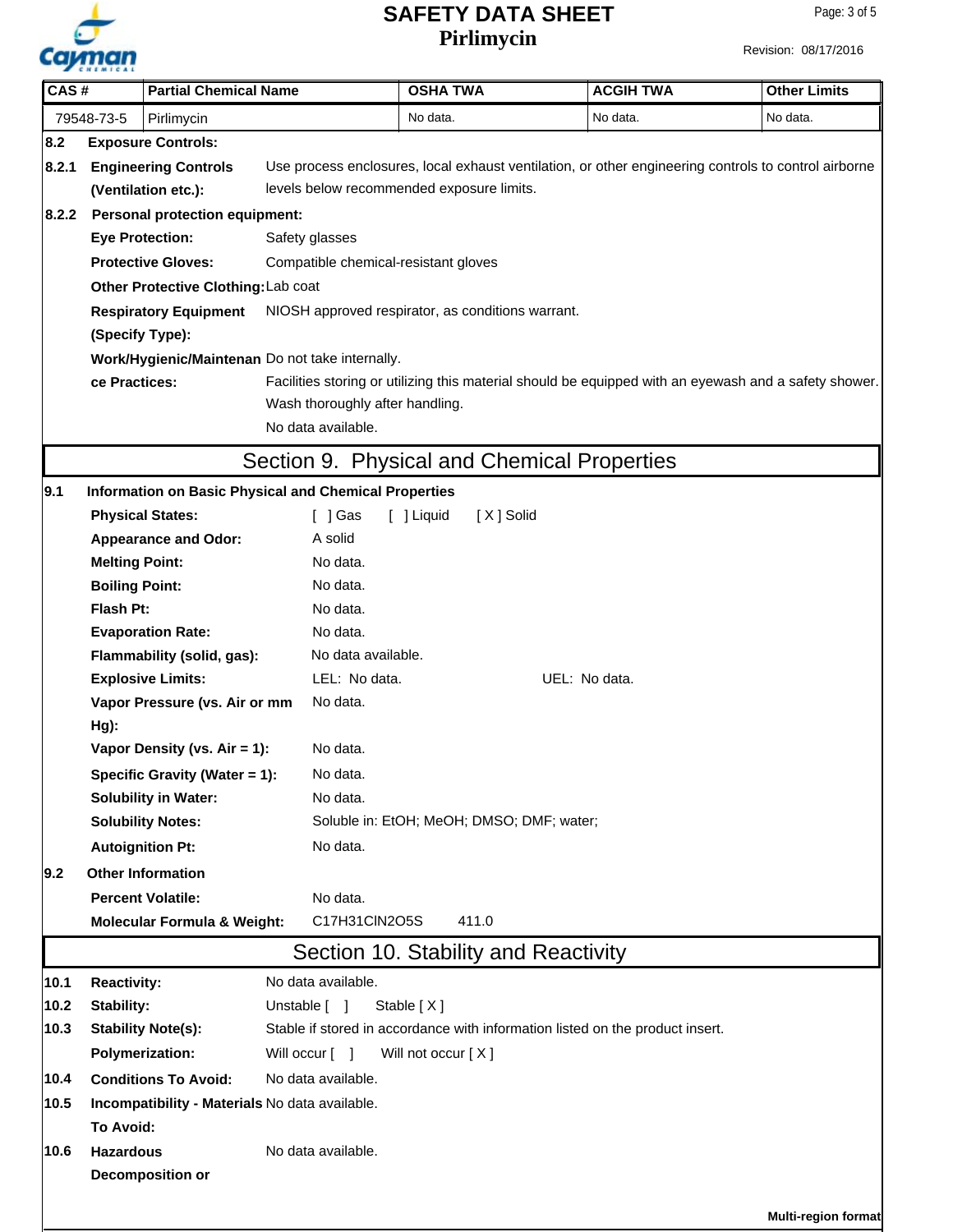

Revision: 08/17/2016

| 11.1                                                                    |                                                                                                                                |                                                                            | Section 11. Toxicological Information                                 |                                                              |             |              |              |
|-------------------------------------------------------------------------|--------------------------------------------------------------------------------------------------------------------------------|----------------------------------------------------------------------------|-----------------------------------------------------------------------|--------------------------------------------------------------|-------------|--------------|--------------|
|                                                                         | Information on<br>The toxicological effects of this product have not been thoroughly studied.<br><b>Toxicological Effects:</b> |                                                                            |                                                                       |                                                              |             |              |              |
| CAS#                                                                    |                                                                                                                                |                                                                            | <b>Hazardous Components (Chemical Name)</b>                           | <b>NTP</b>                                                   | <b>IARC</b> | <b>ACGIH</b> | <b>OSHA</b>  |
|                                                                         | 79548-73-5                                                                                                                     | Pirlimycin                                                                 |                                                                       | n.a.                                                         | n.a.        | n.a.         | n.a.         |
|                                                                         |                                                                                                                                |                                                                            |                                                                       |                                                              |             |              |              |
|                                                                         |                                                                                                                                |                                                                            | Section 12. Ecological Information                                    |                                                              |             |              |              |
| 12.1                                                                    | <b>Toxicity:</b>                                                                                                               |                                                                            | Avoid release into the environment.                                   |                                                              |             |              |              |
| Runoff from fire control or dilution water may cause pollution.<br>12.2 |                                                                                                                                |                                                                            |                                                                       |                                                              |             |              |              |
|                                                                         | Persistence and<br>No data available.<br>Degradability:                                                                        |                                                                            |                                                                       |                                                              |             |              |              |
| 12.3                                                                    |                                                                                                                                | <b>Bioaccumulative</b>                                                     | No data available.                                                    |                                                              |             |              |              |
|                                                                         | <b>Potential:</b>                                                                                                              |                                                                            |                                                                       |                                                              |             |              |              |
| 12.4                                                                    | <b>Mobility in Soil:</b>                                                                                                       |                                                                            | No data available.                                                    |                                                              |             |              |              |
| 12.5                                                                    |                                                                                                                                |                                                                            | <b>Results of PBT and vPvB</b> No data available.                     |                                                              |             |              |              |
|                                                                         | assessment:                                                                                                                    |                                                                            |                                                                       |                                                              |             |              |              |
| 12.6                                                                    |                                                                                                                                | Other adverse effects:                                                     | No data available.                                                    |                                                              |             |              |              |
|                                                                         |                                                                                                                                |                                                                            | Section 13. Disposal Considerations                                   |                                                              |             |              |              |
| 13.1                                                                    |                                                                                                                                | <b>Waste Disposal Method:</b>                                              | Dispose in accordance with local, state, and federal regulations.     |                                                              |             |              |              |
|                                                                         |                                                                                                                                |                                                                            | Section 14. Transport Information                                     |                                                              |             |              |              |
| 14.1                                                                    |                                                                                                                                | <b>LAND TRANSPORT (US DOT):</b>                                            |                                                                       |                                                              |             |              |              |
|                                                                         |                                                                                                                                | <b>DOT Proper Shipping Name:</b>                                           | Not dangerous goods.                                                  |                                                              |             |              |              |
|                                                                         |                                                                                                                                | <b>DOT Hazard Class:</b>                                                   |                                                                       |                                                              |             |              |              |
|                                                                         | <b>UN/NA Number:</b>                                                                                                           |                                                                            |                                                                       |                                                              |             |              |              |
| 14.1                                                                    |                                                                                                                                | <b>LAND TRANSPORT (European ADR/RID):</b>                                  |                                                                       |                                                              |             |              |              |
|                                                                         |                                                                                                                                | <b>ADR/RID Shipping Name:</b>                                              | Not dangerous goods.                                                  |                                                              |             |              |              |
|                                                                         | <b>UN Number:</b>                                                                                                              |                                                                            |                                                                       |                                                              |             |              |              |
|                                                                         | <b>Hazard Class:</b>                                                                                                           |                                                                            |                                                                       |                                                              |             |              |              |
| 14.3                                                                    |                                                                                                                                | AIR TRANSPORT (ICAO/IATA):                                                 |                                                                       |                                                              |             |              |              |
|                                                                         |                                                                                                                                | <b>ICAO/IATA Shipping Name:</b>                                            | Not dangerous goods.                                                  |                                                              |             |              |              |
|                                                                         | <b>Additional Transport</b>                                                                                                    |                                                                            | Transport in accordance with local, state, and federal regulations.   |                                                              |             |              |              |
|                                                                         | Information:                                                                                                                   |                                                                            |                                                                       |                                                              |             |              |              |
|                                                                         |                                                                                                                                |                                                                            | Section 15. Regulatory Information                                    |                                                              |             |              |              |
|                                                                         |                                                                                                                                |                                                                            | EPA SARA (Superfund Amendments and Reauthorization Act of 1986) Lists |                                                              |             |              |              |
| CAS#                                                                    |                                                                                                                                |                                                                            | <b>Hazardous Components (Chemical Name)</b>                           | S. 302 (EHS)                                                 | S. 304 RQ   |              | S. 313 (TRI) |
|                                                                         | 79548-73-5                                                                                                                     | Pirlimycin                                                                 |                                                                       | No.                                                          | No.         | No           |              |
| CAS#                                                                    |                                                                                                                                | <b>Hazardous Components (Chemical Name)</b><br>Other US EPA or State Lists |                                                                       |                                                              |             |              |              |
|                                                                         | 79548-73-5                                                                                                                     | Pirlimycin                                                                 |                                                                       | CAA HAP, ODC: No; CWA NPDES: No; TSCA: No; CA<br>PROP.65: No |             |              |              |
|                                                                         |                                                                                                                                |                                                                            |                                                                       |                                                              |             |              |              |